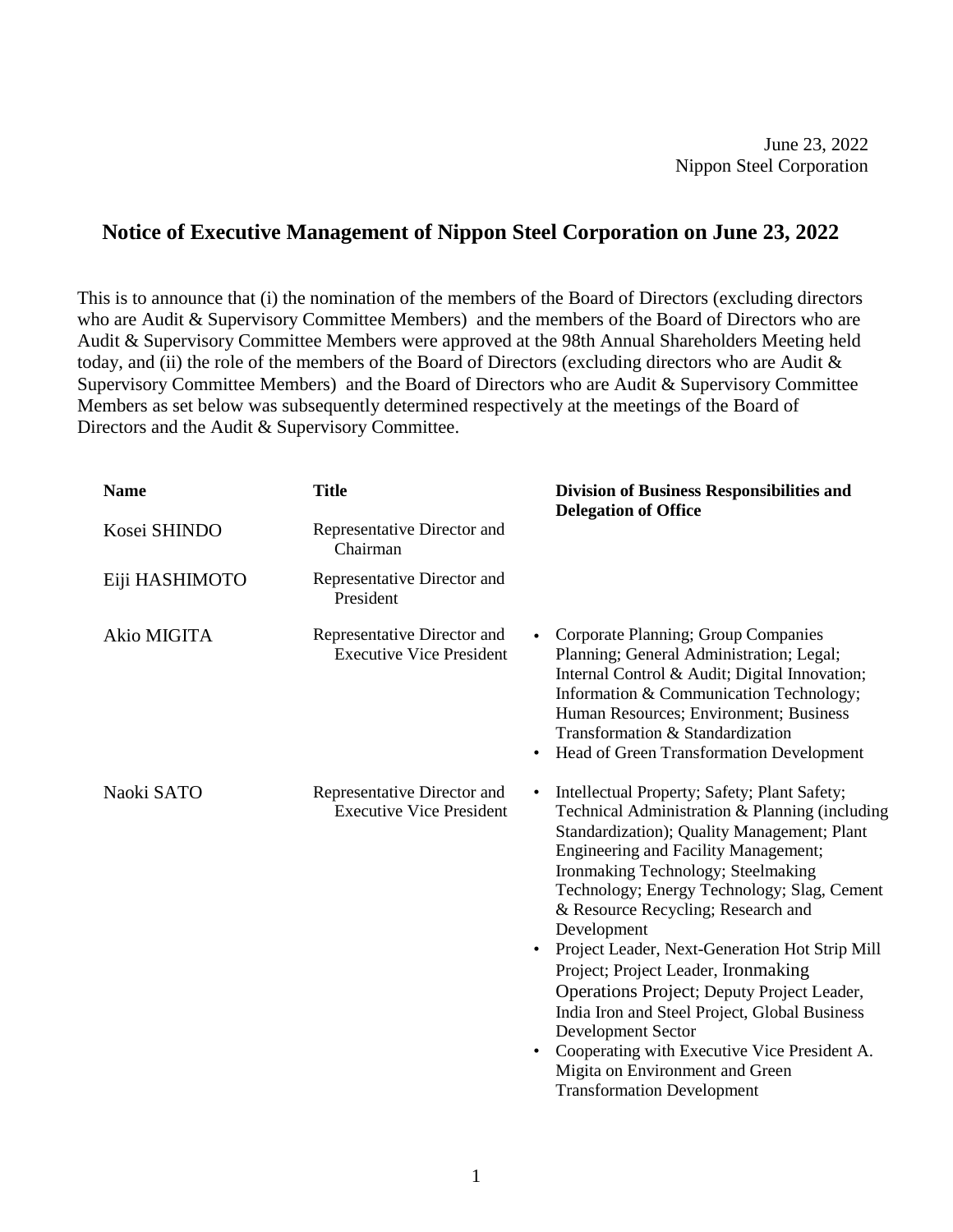|   | <b>Takahiro MORI</b>  | Representative Director and<br><b>Executive Vice President</b> | Head of Global Business Development;<br>Project Leader, India Iron and Steel Project,<br><b>Global Business Development Sector</b><br>Accounting & Finance; Overseas Offices<br>$\bullet$<br>(including locally incorporated companies);<br><b>Global Tubular Business</b>                                                                                                                                                                                                                                                                                           |
|---|-----------------------|----------------------------------------------------------------|----------------------------------------------------------------------------------------------------------------------------------------------------------------------------------------------------------------------------------------------------------------------------------------------------------------------------------------------------------------------------------------------------------------------------------------------------------------------------------------------------------------------------------------------------------------------|
| ∗ | Takashi HIROSE        | Representative Director and<br><b>Executive Vice President</b> | Marketing Administration & Planning;<br>Transportation & Logistics; Project<br>Development; Raw Materials; Machinery &<br>Materials Procurement; Steel Products Units;<br>Domestic Office and Branches<br>Head of Unit, Flat Products Unit; Deputy<br>$\bullet$<br>Project Leader, Next-Generation Hot Strip Mill<br>Project<br>Cooperating with Executive Vice President T.<br>Mori on Overseas Offices(including locally<br>incorporated companies)                                                                                                                |
|   | Tadashi IMAI          | Managing Director,<br>Member of the Board                      | <b>Corporate Planning</b><br>Project Leader, Thai Steel Project, Global<br>$\bullet$<br>Business Development Sector ; Vice Head of<br>Green Transformation Development; Deputy<br>Project Leader, Next-Generation Hot Strip Mill<br>Project<br>• Rendering assistance to Executive Vice<br>President A. Migita on Digital Innovation<br>Rendering assistance to Executive Vice<br>$\bullet$<br>President N. Sato on Ironmaking Operations<br>Project<br>Rendering assistance to Executive Vice<br>$\bullet$<br>President K. Fukuda on Corporate Planning in<br>R & D |
|   | <b>Tetsuro TOMITA</b> | Director, Member of the Board                                  |                                                                                                                                                                                                                                                                                                                                                                                                                                                                                                                                                                      |
| ∗ | Kuniko URANO          | Director, Member of the Board                                  |                                                                                                                                                                                                                                                                                                                                                                                                                                                                                                                                                                      |

Notes:

- ・Asterisks (\*) indicate new members of the Board of Directors(excluding directors who are Audit & Supervisory Committee Members).
- ・Mr. Tetsuro TOMITA and Ms. Kuniko URANO meet the requirements of an outside director as set forth in Article 2, Item 15 of the Companies Act.